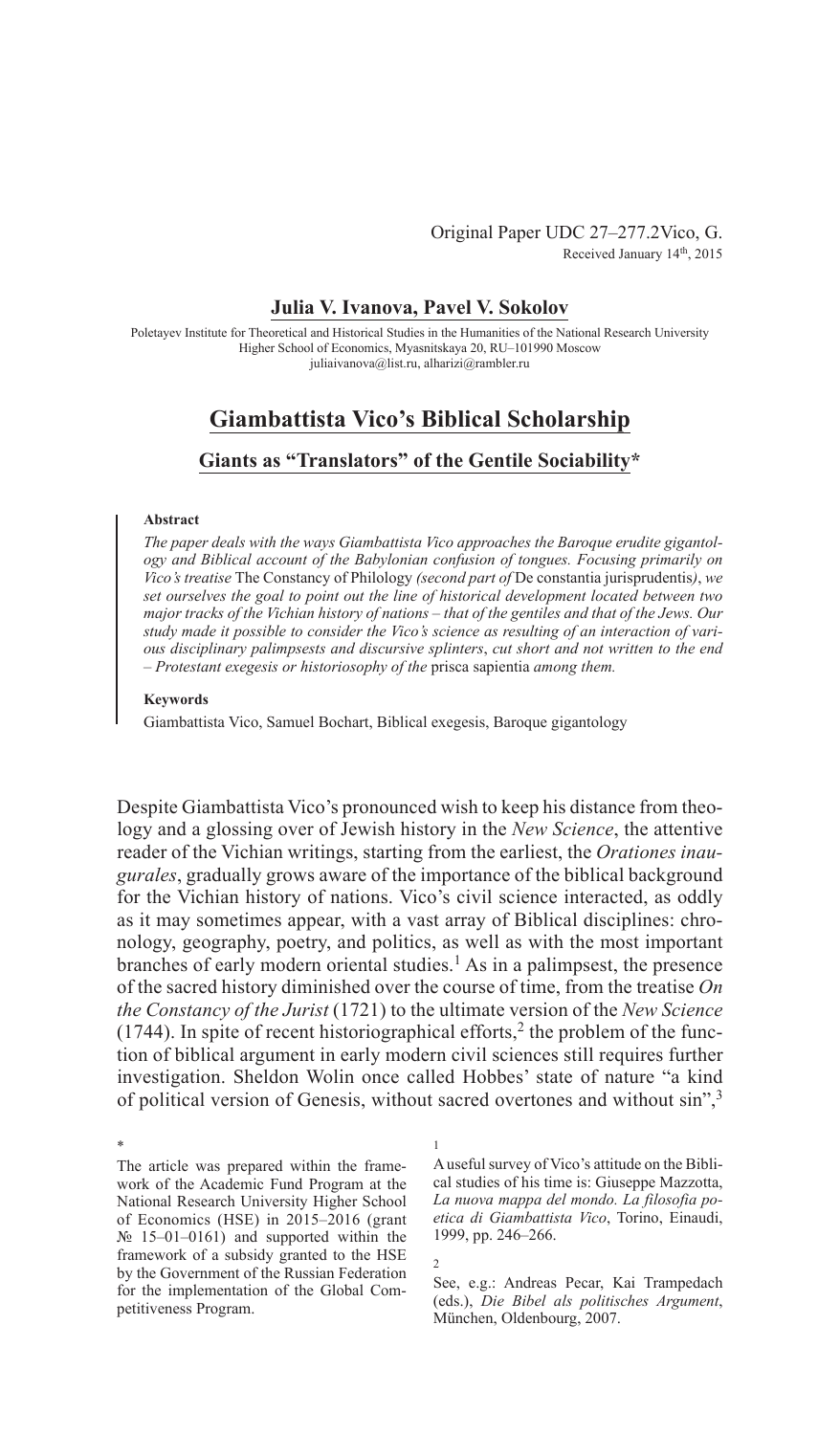the same can be extended to the Vichian "most certain criticism of the human arbitrary actions" as well. In contrast to Hobbes, Vico explicitly presents his

"philosophical philology" as an apology of the sacred history against Isaac La Peyrère's preadamism, the heterodox version of sacred chronology represented by John Marsham, John Spencer and Georg Horn, Spinosist biblical criticism and Cartesian biblical physics.4

Our study will focus on one particular line of Vico's biblical interests concerning the status of the postdiluvian men, their role in the primordial history of mankind and their function in the whole construction of the Vichian new science. Our analysis will be set against the background of the newborn Baroque discipline – *geographia sacra*, invented by the erudite French Protestant Samuel Bochart (1599–1667). This "neglected scholar", "hardly attractive as an intellectual", who produced "lengthy, dusty volumes",<sup>5</sup> which still constitute the reference point for historians of Old Testament onomastics and zoology, flourished in Caen in the first half of the 17th century.<sup>6</sup> He was a disciple of the most prominent Orientalists and scriptural philologists of his day: Louis Cappel, known first of all because of his active participation in the *querelle* around the vowels in the Masoretic Torah and Erpenius, under whose supervision Bochart learned Arabic and Syriac. Traveling around the different cities of the European *Republic of Letters*, he visited Oxford and Leiden, was introduced to Vossius, Heinsius, and Saumaise, and learned about a dozen of languages, including Celtic, Coptic, Ethiopian, Persian, English, and Italian. In addition to his extremely broad scientific interests, Bochart wrote verses in Greek and was highly praised as a poet. In nearly each of the fields embraced by his tremendous erudition Bochart left some significant scientific heritage; thus, he fruitfully studied Celtic antiquities and reviewed, in 1637, the *Histoire des anciens Gaulois* of Antoine Gosselin. Together with his compatriot Daniel Huet, Bochart was a pillar of the famous Caen school of Biblical studies; according to Pierre Bayle's famous judgment, "il n'y a point d'académie dans le reste de l'Europe, qui soit composée de plus habiles gens que celle de Caen".7 Inspired by Bochart's intellectual grandeur, Christine of Suede personally invited this incomparable *objet d'admiration européenne* to her court.

Bochart was one of the first modern intellectuals to draw scholarly attention to the remnants of the Phoenician language in Greek tragedy (Plautus, *Poenulus*, V act) and to have thoroughly studied the history and geography of the Punic colonies. His contemporaries sarcastically observed that "il ne voyait que le phénicien partout".<sup>8</sup> He gained glory across Europe for two opera magna: *Hierozoicon* and *Geographia sacra*, constituting two parts of a natural history of the Bible. Bochart's treatise, which grew out of a single chapter, takes as its point of departure the same aporia as in Vico's case: the absence of any reliable sources dating back to the primordial stage of human history, Varro's *adelon* (*neque enim aliud quicquam superest unde priscarum gentium origines exsculpamus*).9

In the whole body of Vichian opera, Bochart was mentioned explicitly only twice, and both references have been significantly omitted in the final cut of the *New Science*. Once the author of the *Sacred geography* was quoted approvingly; the second time, Vico denounced Bochart's Hebrew-centered conception of the history of languages. In the correspondent fragment, Vico reconstructs and rejects in one stroke a tremendous and highly consistent epistemological project of Protestant biblical scholarship: Bochart's reconsideration of the literal sense of Scripture, Daniel Huet's evangelical demonstration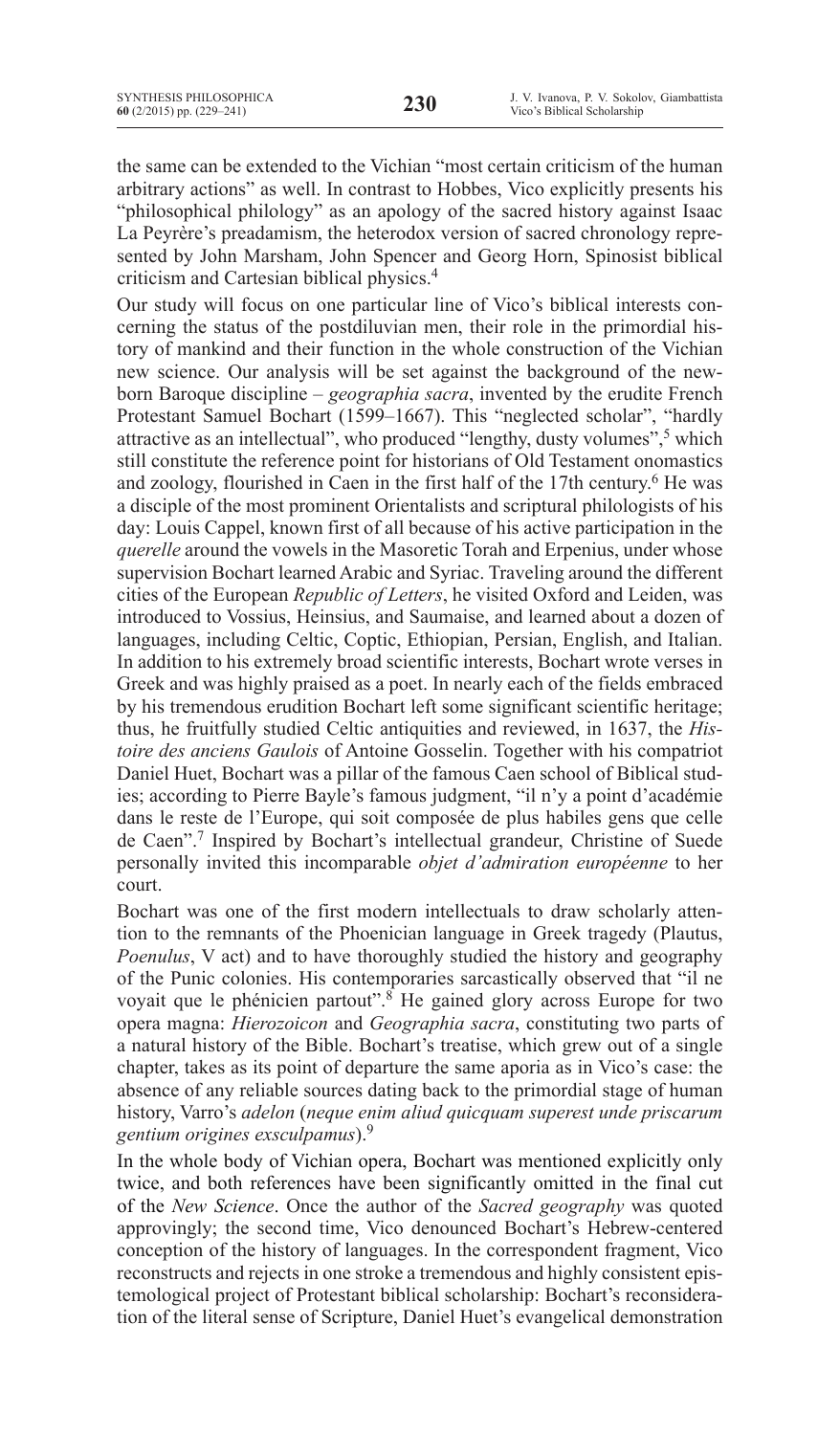as opposed to the Cartesian method, and Selden's rooting of the natural law in the biblical text.10 Bochart's *Faleg and Canaan* presents one of the most fascinating historical-geographical embodiments of the protestant literalism. The abundance of historical and etymological details, the variety of characters and grandeur of the plot makes Bochart's *Faleg* a rival of the *New Science*  to be reckoned with in its historical aspect.

"These ideas should, all at once, overturn the system of John Selden, who claims that the natural law of eternal reason had been taught by the Hebrews to the Gentiles, based on the seven precepts bequeathed by God to the sons of Noah; they should overturn the Faleg of Samuel Bochart, who maintains that the Sacred tongue had been spread by the Hebrews to the other peoples and then deformed and corrupted in their midst; and, finally, they should overturn the *Dimostrazion evangelica* of Daniel Huet (who follows closely upon the Faleg of Bochart, just as the Faleg of Bochart follows upon the system of Selden) in which the most learned gentleman attempts to make one believe that the fables are sacred tales altered and corrupted by the Gentiles, and especially by the Greeks."<sup>11</sup>

As Arnaldo Momigliano justly noted, Vico's interest in ancient history was outdated and fit in the Protestant scholarship of 1660–1670 rather than in the contemporary discussions on Etruscan antiquities and *acta martyrum*. 12 Therefore, Vico and such erudite Baroque writers as Bochart had a lot of shared premises and problems; for Bochart, as well as for Vico, the sacred history, in contrast to the historiography of the Gentiles, provides the certain

3

See: Helen Thornton, *State of Nature or Eden? Thomas Hobbes and His Contemporaries on the Natural Condition of Human Beings*, Rochester, University of Rochester Press, 2005, p. 4.

4

Paolo Rossi, *The Dark Abyss of Time: The History of the Earth and the History of Nations from Hooke to Vico*, Chicago, University of Chicago Press, 1987, pp. 123–131; 168–194.

## 5

Zur Shalev, *Sacred Words and Worlds. Geography*, *Religion*, *and Scholarship*, *1550–1700*, Leiden, Brill, 2012, p. 146.

6

A comprehensive epitome of the Bochart's work see in: Guy G. Stroumsa, *A New Science. The Discovery of Religion in the Age of Reason*, Harvard, Harvard UP, 2010, pp. 82 – 84.

## 7

Edward Herbert Smith, *Recherches sur la vie et les principaux ouvrages de Samuel Bochart*, Caen, 1833, p. 21.

# 8

Ibid., p. 356.

#### 9

Samuel Bochart, *Geographia Sacra seu Faleg et Canaan*, Lugduni Batavorum, Apud Cornelium Boutesteyn, & Jordanum Luchtmans, 1692, praefatio, s.p.

10

On these authors see: April G. Shelford, *Transforming the Republic of Letters. Pierre-Daniel Huet and European Intellectual Life 1650–1720*, Rochester, University of Rochester Press, 2007; April Shelford, "Thinking Geometrically in Pierre-Daniel Huet's 'Demonstratio evangelica'", *Journal of the History of Ideas* 63 (IV/2002), pp. 599–617.

11

*"*Le quali cose tutte ad un colpo devono rovesciar il sistema di Giovanni Seldeno, il quale pretende il diritto naturale della ragione eterna essere stato dagli ebrei insegnato a' gentili sopra i sette precetti lasciati da Dio a' figluoli di Noe, devono rovesciare il Faleg di Samuello Bocarto, che vuole la lingua Santa essersi propagata dagli ebrei all'altre nazioni e tra queste fossesi difformata e corrotta; e finalmente devono rovesciare la Demostrazion evangelica di Daniello Uezio, che va di seguito al Faleg del Bocarto, come il Faleg di Bocarto va di seguito al sistema del Seldeno nella quale l'uomo eruditissimo s'industria di dar a credere che le favole siano sagre storie alterate e corrotte da'gentili e sopra tutti da'greci". Paolo Cristofolini, Manuela Sanna (eds.), *Correzioni*, *Miglioramenti*, *ed Aggiunte* published in *Scienza nuova 1730*, Naples, Alfredo Guida Editore, 2004, p. 415 (translation by A. Momigliano).

Arnaldo Momigliano, "Vico's Scienza nuova: Roman 'Bestioni' and Roman 'Eroi'", *History and Theory* 5 (1/1966), p. 4.

<sup>12</sup>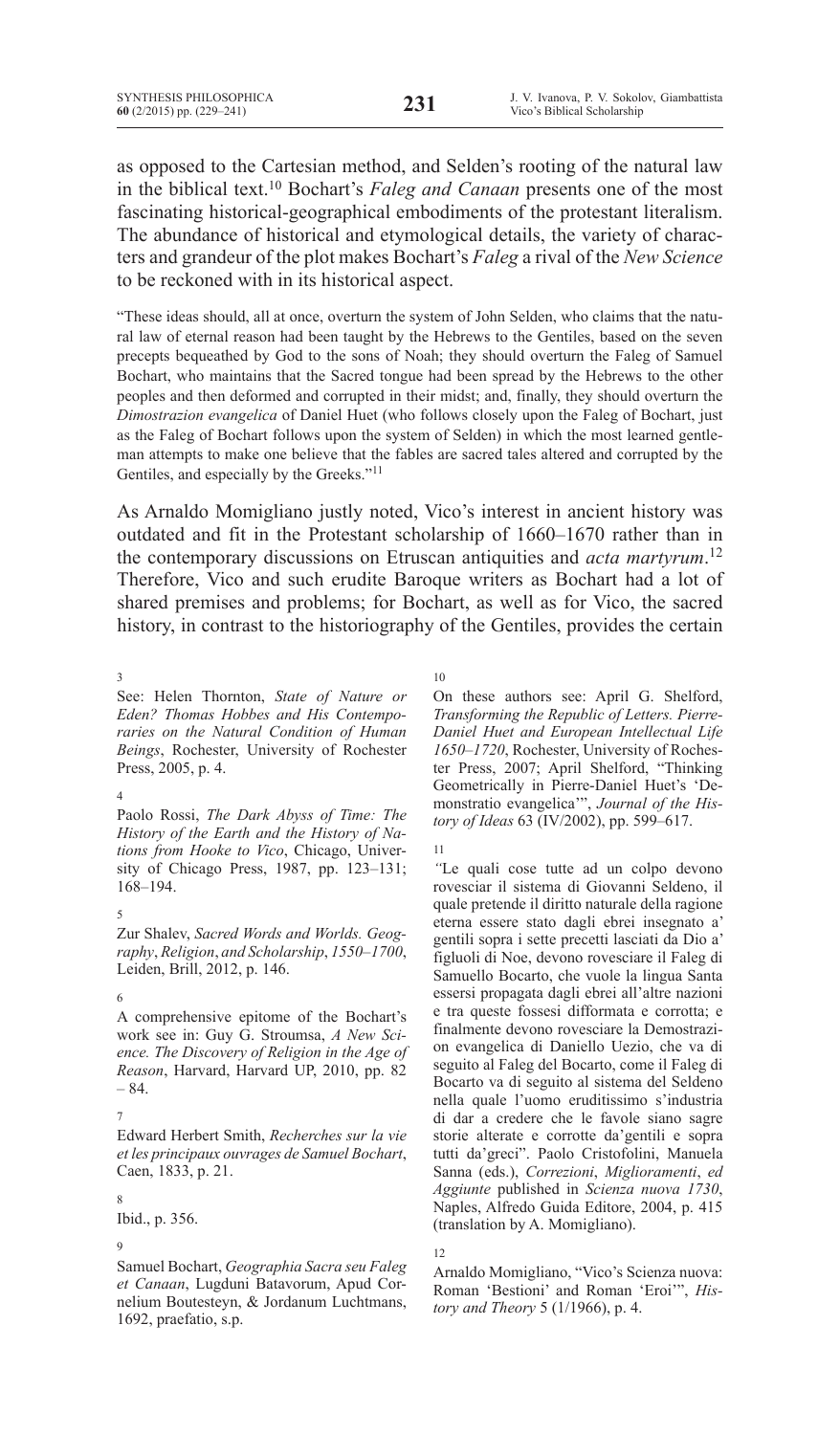foundations of the *status exlex* of mankind.13 The certainty of the historical records is manifested by the essence of the Hebrew language as such, which presupposes the use of the historical (past) tense as the basis for Hebrew grammar.<sup>14</sup> Even more important is the epistemological priority of the sacred history over the obscure myths of the Gentiles in Vico – according to *The Constancy of Philology*, biblical history performs the emanation of the "geometrical truth" (*verum geometricum*) in the social world, making it possible to achieve the main objective of the new critical art – to 'discern the truthful' (*discernere il vero*) in the history of nations, countervailing the 'uncertainty of human nature' (*incertitudo naturae humanae*).<sup>15</sup>

For Bochart, who was an heir to a long tradition of Protestant hermeneutics and epistemology, the biblical text was a cornerstone of certainty, turned to 'ridiculous fables' by the Greeks (*ad ridiculas fabulas devolvuntur*). The methodological departure point that Bochart's geography proceeds upon – "the truthful is always the initial, the adulterous comes always after  $16 -$  was borrowed from Tertullian. While tackling the issue of the very first beginnings of the history of nations, Bochart derides the most notorious pagan myths of the origins:

"Atque alii se ex quercibus aut lapidibus, alii ex fungis, alii ex cicadis, alii ex formicis, alii ex draconis dentibus se fabulantur ortos. Quis porro gentium aliarum incunabula & primordia edoceri posse se putet ab iis qui de propria origine talia mentiuntur? Itaque hoc restat unicum, ut ad sacram anchoram hoc est ad Scripturam confugiamus (…) ex uno capitulo Mosis, si modo recte intelligatur, multo plura & certiora possint erui de populorum originibus, quam ex omnibus quotquot supersunt vetustissimarum gentium monumentis."<sup>17</sup>

# This attitude should be compared with a famous passage from Vico's chapter "On Method" from the *New Science*:

"To complete the establishment of the principles which have been adopted for this Science, it remains in this first book to discuss the method which it should follow. It must begin where its subject matter began, as we said in the Axioms. We must therefore go back with the philologians and fetch it from the stones of Deucalion and Pyrrha, from the rocks of Amphion, from the men who sprang from the furrows of Cadmus or the hard oak of Vergil. With the philosophers we must fetch it from the frogs of Epicurus, from the cicadas of Hobbes, from the simpletons of Grotius; from the men cast into this world without care or aid of God, of whom Pufendorf speaks, as clumsy and wild as the so-called Patagonian giants, who are said to be found near the strait of Magellan; which is as much as to say from the cyclopes of Homer in whom Plato recognizes the first fathers in the state of the families. (This is the science the philologians and philosophers have given us of the beginnings of humanity!)"<sup>18</sup>

This bold statement is consciously opposed to an array of the principles-ofhumanity theories, and embracing them all, simultaneously finds itself in a striking contrast to the above-quoted dismissing of the profane historiography and mythology in Bochart. Vico was extremely sensitive to the provocative essence of the *principia* question; thus, the radical rethinking of the Gentile account of the first principles in Vico comes hand-in-hand with the derision of the rival *principia*-theory, developed by the "Brucker-style" history of ideas.19 In the "Corollaries Concerning the Principal Aspects of This Science", as well as in the "explanation of the poetic wisdom" – the most important methodological sections of the *New Science* – Vico famously calls his science the "history of ideas" (*terzo principale aspetto è una storia d'umane idee*) and divides all the principles of his science into two parts: one referring to the history of ideas, and the other to the history of language (*principi divisi in due classi*, *una dell'Idee*, *un altra delle Lingue*). At the same time, the main representatives of the nascent history of philosophy as an autonomous literary genre in the  $17<sup>th</sup>$  century intellectual landscape – Jacob Brucker and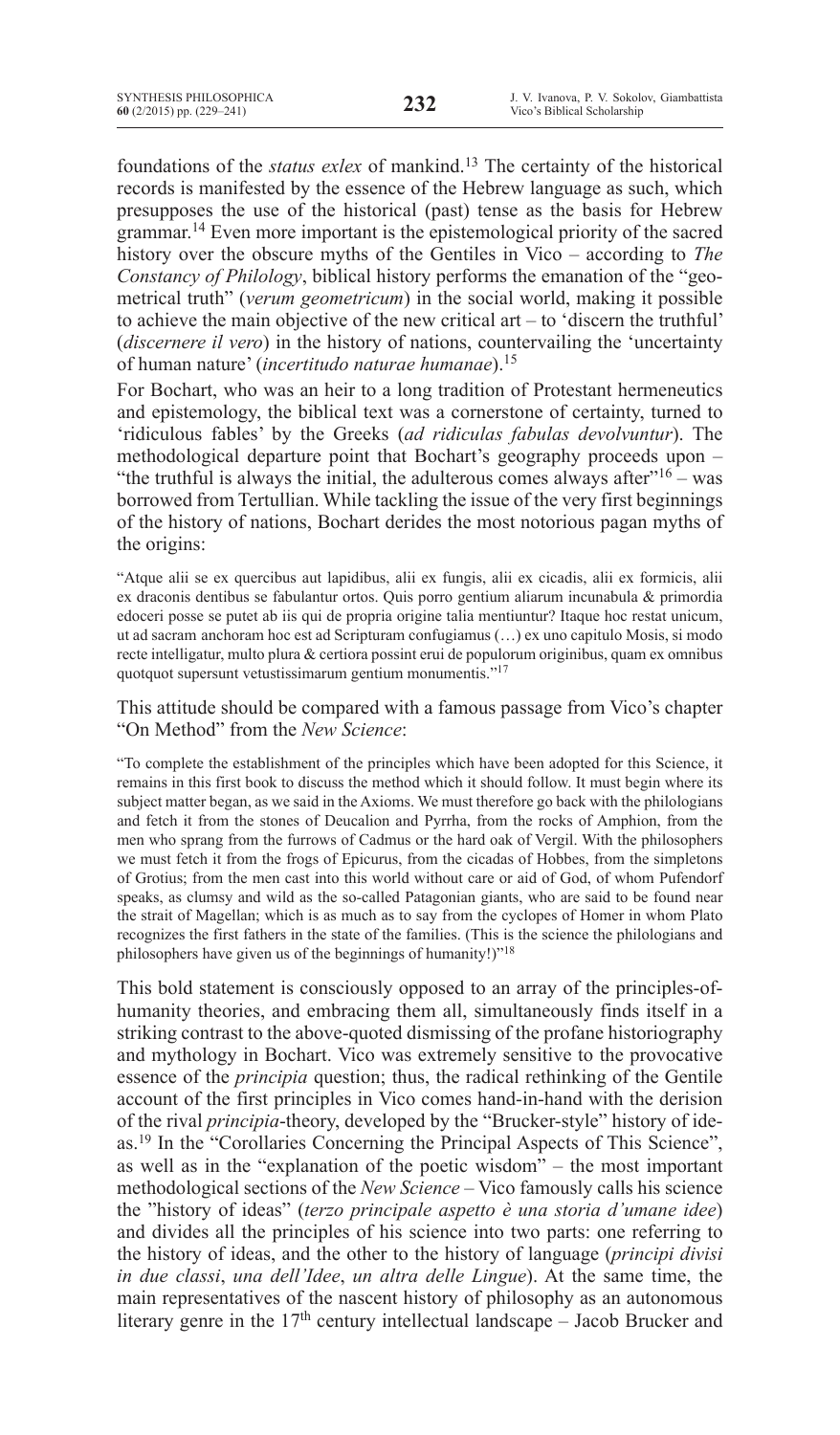Georg Horn – are harshly criticized in the Vichian *opus magnum*. Whereas Brucker is mentioned anonymously – Vico contents himself with quoting the title of Brucker's major text, *Historia doctrinae de ideis* – Horn makes part of the pandemonium of the negative characters of the *New Science* on a par with Machiavelli, Hobbes, Selden and other *bêtes noires*. In the section "On Poetic Geography" Horn comes under attack because of his anachronistic representation of the Scythian Anacharsis, transformed by the *prisca sapientia* into one of the founders of philosophy.20 We can find the not only explicit, but also implicit criticism directed against Brucker's version of the history of philosophy associated with natural science. Among the remarks to the Chronological table under the letters "Kk" we find the mention of Thales the Milesian – the founding-father of Ionic philosophy (*secta ionica*) and, *eo ipso*, of philosophy as a whole for such historians as Brucker. The Protestant historiography made it a commonplace to begin the history of philosophy with the figure of Thales<sup>21</sup> (it is clear that this genealogy in the final analysis dates back to Diogenes Laertius, but in Diogenes we can find a number of "Oriental" predecessors of Thales, who were not worthy of the canon of the critical history of philosophy). Vico also claims that Thales was the founder of philosophy and considers him as a physician. But the discovery of the physical first principle – water – by Thales has been consciously located in a trivial context: "Thales began with too simple a principle: water; perhaps because he had seen gourds grow on water" (*e cominciò da un principio troppo sciapito – dall'acqua*, *– forse perché aveva osservato con l'acqua crescer le zucche*).<sup>22</sup> The birth of the physics turns out to be a casual and ridiculous event, and Thales – rather a comic character and hardly deserving the high

#### 13

"Nulla profanarum historia genus humanum exlex, tum ante, tum post Diluvium, ante omnes respublicas fundatas omnesque leges positas, sub theokratia egisse, explicatius narret" (Samuel Bochart, *Geographia sacra*).

#### 14

Alterum: quod ipsa historia ipsis linguae perpetuitatem servarit, quod illud evincit – hebraeae linguae eruditis in eius caussis hactenus inobservatum – quod rectum verborum, uti graecis latinisque est tempus praesens, ita hebraeis est praeteritum, tempus proprium historicorum, et tertiae quidem personae" (ibid.).

## 15

"Atque has ipsas res – praecisa licet divina fide, quae tamen omni demonstratione maior est – tradere humanis argumentis, quantum haec res ad verum geometricum propius accedere patiatur, demonstratas" (ibid.).

## 16

"Id esse verum quodcunque primum, id esse adulterum quodcunque posterius (Tertullian versus Praxea). Necesse enim est ut veritas sit prior mendacio, cum mendacium nihil aliud sit quam corruptio veritatis" (ibid.).

#### 17

Samuel Bochart, *Geographia Sacra*, praefatio, s.p.

## 18

*The New Science of Giambattista Vico. Unabridged Translation of the Third Edition (1744) with the Addition of "Practic of the New Science"*, tr. by Th. G. Bergin and M. H. Fisch, Ithaca – New York, John Hopkins University Press, 1976, p. 89.

# 19

On the early modern history of ideas see: Gregorio Piaia, Giovanii Santinello (eds.), *Models of the History of Philosophy. Vol. II: From the Cartesian Age to Brucker*. Springer, Dordrecht – Heidelberg – London – New York, 2011; Wilhelm Schmidt-Biggemann, Theo Stammen, *Jacob Brucker (1696–1770): Philosoph und Historiker der europäischen Aufklärung*, Berlin, Akademie Verlag, 1998.

## 20

# *The New Science of Giambattista Vico*, p. 46. 21

Constance Blackwell, "Thales Philosophus: The Beginning of Philosophy as a Discipline", in: Donald R. Kelley (ed.), *History and the Disciplines. The Reclassification of Knowledge in Early Modern Europe*, New-York, The University of Rochester Press, 1997, pp. 61–82.

## 22

*The New Science of Giambattista Vico*, p. 43.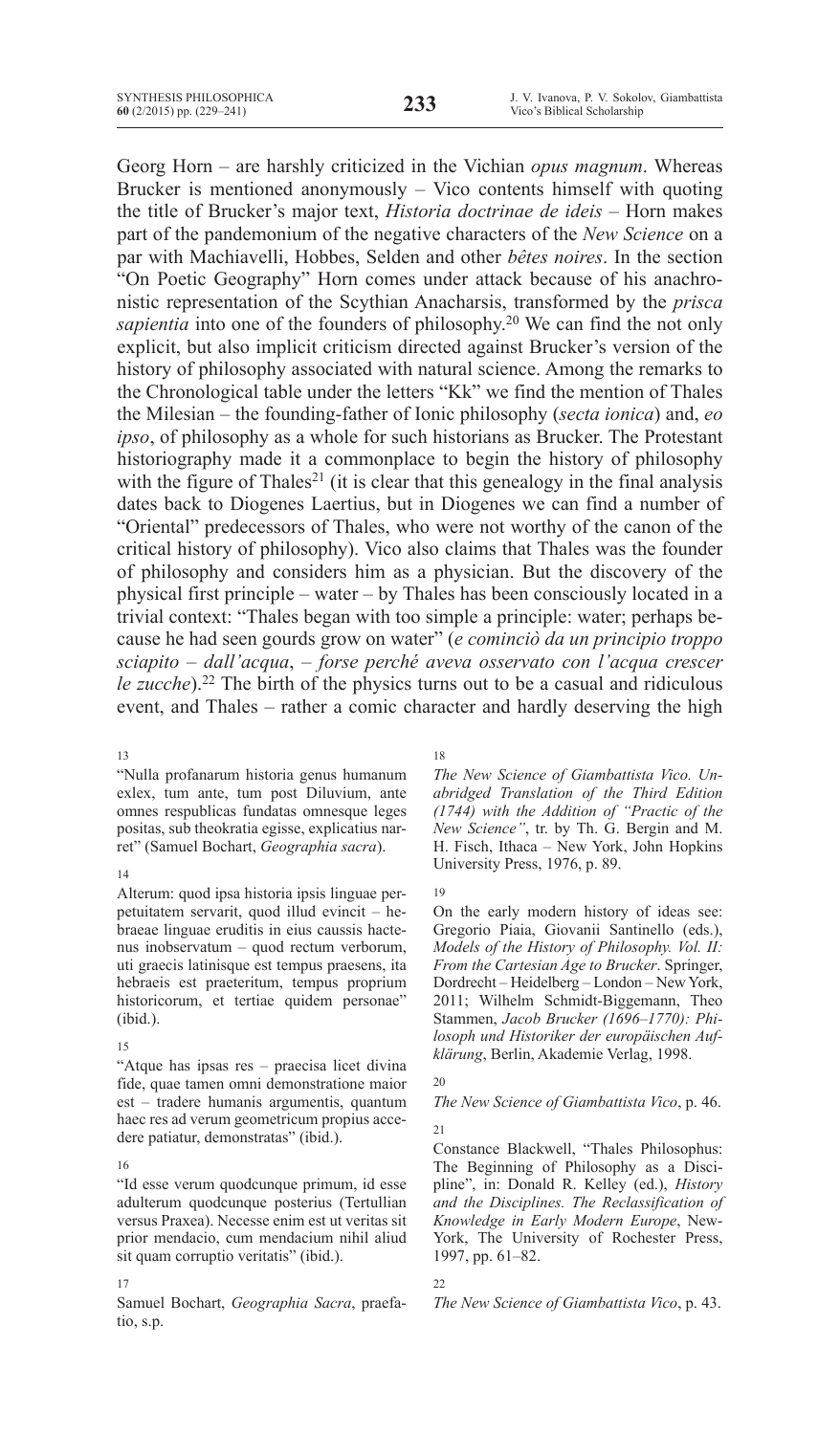place in the pantheon of the founders of the positive science assigned to him by such authors as Brucker. Here irony turns out to be the major instrument for discrediting the first principles of the rival "new sciences".

One of the key-figures Vico borrowed from Bochart's erudite gigantology and re-used for the needs of his innovative civil science was Nimrod, son of Chus and grandson of Noè. Some pagan and Christian authors claimed that Nimrod participated at the construction of the tower of Babel, but Bochart finds the chronological inconvenience which makes such an interpretation impossible: the future "great hunter" was a little child or was even not yet born, so, he was not responsible for the *peccatum Babel*. The error originates from the confusion of notions used by different authors in their description of Nimrod on the one hand, and of the constructors of the tower on the other: the constructors being called giants, the same name has been extended to their leader as well by misunderstanding; the tradition calls giants the sons of the earth – and Gen. 10, 11 says the same of Nimrod;<sup>23</sup> then, according to the tradition, the giants waged war against God – and Scripture applies the same thing to Nimrod, who is called "venator coram Domino" – that is, according to some authors "bellator contra Dominum" (Bochart does not name the authors seeking to denigrate Nimrod's memory – probably because of their incontestable authority; among them was, for instance, saint Augustine). Then, the pagan tradition asserts that the constructors of the tower wanted to reach heaven by climbing on it. But this opinion contains evident contradictions – to common sense and to the scriptural text as well. We can hardly imagine that the men who were able to erect such an enormous building were idiots who did not take account of the foolishness of their idea. Bochart seeks to sew together the torn pieces of an ancient tradition, reconstructing the mythical universal, the common imagery of the Hebrews and Gentiles. While describing the tower and the dispersion of the people, Moses uses words which can be translated in Latin as "dissipare et confringere"; Bochart refers to the Chaldaic tradition according to which the Babylonian confusion was accompanied by a series of events strikingly similar to those described in the Ovid's *Fasti* (1,5, 35) and Lucretius *De rerum natura*: lightening, thunderbolts, and hurricane.<sup>24</sup>

According to Bochart, Nimrod was the best hunter in the world from the point of view of Almighty God – and it was enough. The Hebrew passage Bochart proposes to translate as "coepit esse potens רֹֽגבִּ in terra" – and rejects the Greek version: ἤρξατο εἶναι γίγας ἐπὶ τῆς γῆς, *he began to be a giant in the earth*, moreover, in the following verse – γίγας κυνηγὸς ἐναντίον κυρίου τοῦ θεοῦ, *he was a mighty hunter before the Lord* – he excludes the word γίγας for the above-mentioned reasons and reduces the meaning of ἐναντίον ("against" or "before") to "in God's eyes". According to Bochart, the LXX version would be valid if Moses had meant only the physical form of Nimrod, but in the Mosaic account he "undertook the greatest deeds, not only by his body, but by the forces of his soul as well" (*res gessit maximas*, *non tam corporis quam animi viribus*). In order to corroborate his opinion, Bochart criticizes the Greek version of the biblical text, examining the Greek comments on the words by which Nimrod is described and proposing his own variants of translation which seemed to him closer to the author's intention. In the chapters dedicated to the construction of the Tower of Babel, Nimrod is presented as rather a positive character, a cultural hero rather than an arrogant and foolish giant. Before his arrival in Babylonia, men lived in a miserable condition in the forests and planes' they lurked in their shelters persecuted by ferocious animals. Nimrod, being a hunter, first saved the people from these beasts,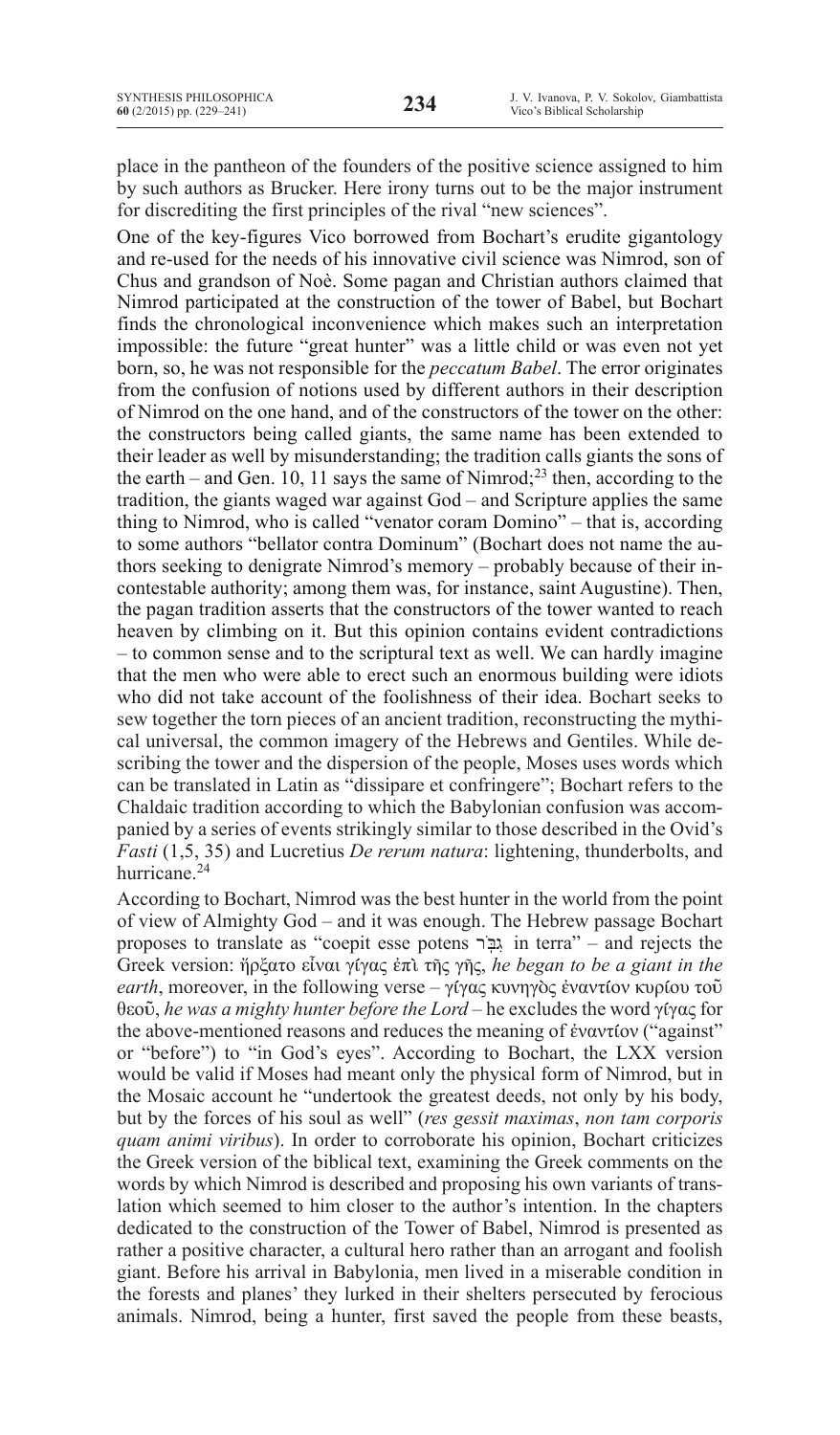gathered them and established his power upon them, founding civilization instead of the vagabond life of the primitive men. So, Bochart cleans his character from any accusations – and in the first place he contests the translation of the title "venator coram Domino" as "bellator contra Dominum", and states that the etymology of his name – Nimrod from *marad*, *ribellio*, should be rethought. The mighty lord of the Chaldeians obtained his name because of a number of military expeditions, directed against "the more or the less powerful" in comparison with him.<sup>25</sup>

The appearance of Nimrod constituted a turning point in the history of mankind, performing the transition from the silver to the copper age – *ab eodem initium sumpsit teria illa aetas quam aeneam Poetae vocant*. <sup>26</sup> "First hunter, then warrior, he turned his strength from the beasts to the men and established his power by the means of tyranny" (*primo venator*, *mox bellator*, *vim suam a feris convertit in homines*, *& per tyrannidem imperium sibi erexit*) – Nimrod, moving from Arabia, used the skills acquired during his hunting practices for "conquering and unarming" (*ad debellandos*) the peoples of Babylon, Susiana, and Assyria.

"Et qua industria, quo animo, quibus viribus aggressus est imanes feras, iisdem utitur cum res postulat ad debellandos homines. Qua benevolentia fretus, & expedita manu juvenum quorum opera usus fuerat ad ferarum ventationes, ausus est majora moliri, & et conversis viribus a feris in homines, imperium in vicinos populos usurpare, Babyloniam scilicet & Susianam,  $\&$  Assyriam."27

Another great achievement connected with the name of Nimrod was that of the division of camps. In the epoch of Nimrod's great-grandfather Noe, identified by Bochart with Saturn, the whole land remained in common possession (*arvis nondum divisis*). The cultural importance of Nimrod dates back to a number of medieval authors, Dante among them – let us remember that in the Divine Comedy the giants are characterized as combining the faculty of understanding with evil will and power (*dove argomento de la mente / S'aggiunge al mal volere e a la possa*); thus Nimrod is described as "a foolish soul" (*anima sciocca*), because, being bestowed with the faculty of reason (*scientia*), he was totally deprived of wisdom (*sapientia*). We also find this combination of features in Vico though not expressed openly. In Bochart we can discern overtones which remind us of Vico's exegetical palimpsest – but the outlines are somewhat different. Though pretending to unveil the truth of the ancient myths, dismissed by such short-sighted scholars as Bochart, Vico (in contrast to his fellow Pietro Giannone, for instance) was by no means trying to undermine the authority of the sacred Scripture. Quite the contrary: he

#### 23

Samuel Bochart, *Geographia sacra*, p. 52.

multo aliter Benjamin. *ignis in medium turris coelitus delapsus est*" (ibid., p. 106).

24

"Sequitur Deum ventis immissis tam ipsum opus quam opifices dissipasse. Sumptum id ex historia Chaldaica in qua legebatur facta fuisse haec dissipatio *per quattor ventos coelorum*, id est in quattuor mudi plagas, vel *super faciem omnis terrae*, ut habetur Gen. II.8.9. Sed interpretes sic acceperunt, ac si dissipatio facta fuisse diceretur ventorum ministerio. 6. Denique quia פוּץ֖ vel נפץ, quo verbo hic utitur Moses, non dissipare solum sed & confringere significat, unde est quod fulmen vocatur נפץ Esa 30,30. Ajunt totum opus confractum & subversum fuisse. Nec 25

"Nempe qui a rebellione qua vel in superiores vel in pares insurrexerat, dictus fuerat Nimrod, id est rebellis, idem a dominio baal & bel, id est dominus, post stabilitum imperium vocari coepit" (ibid., p. 264).

26

Ibid., p. 256.

27 Ibid.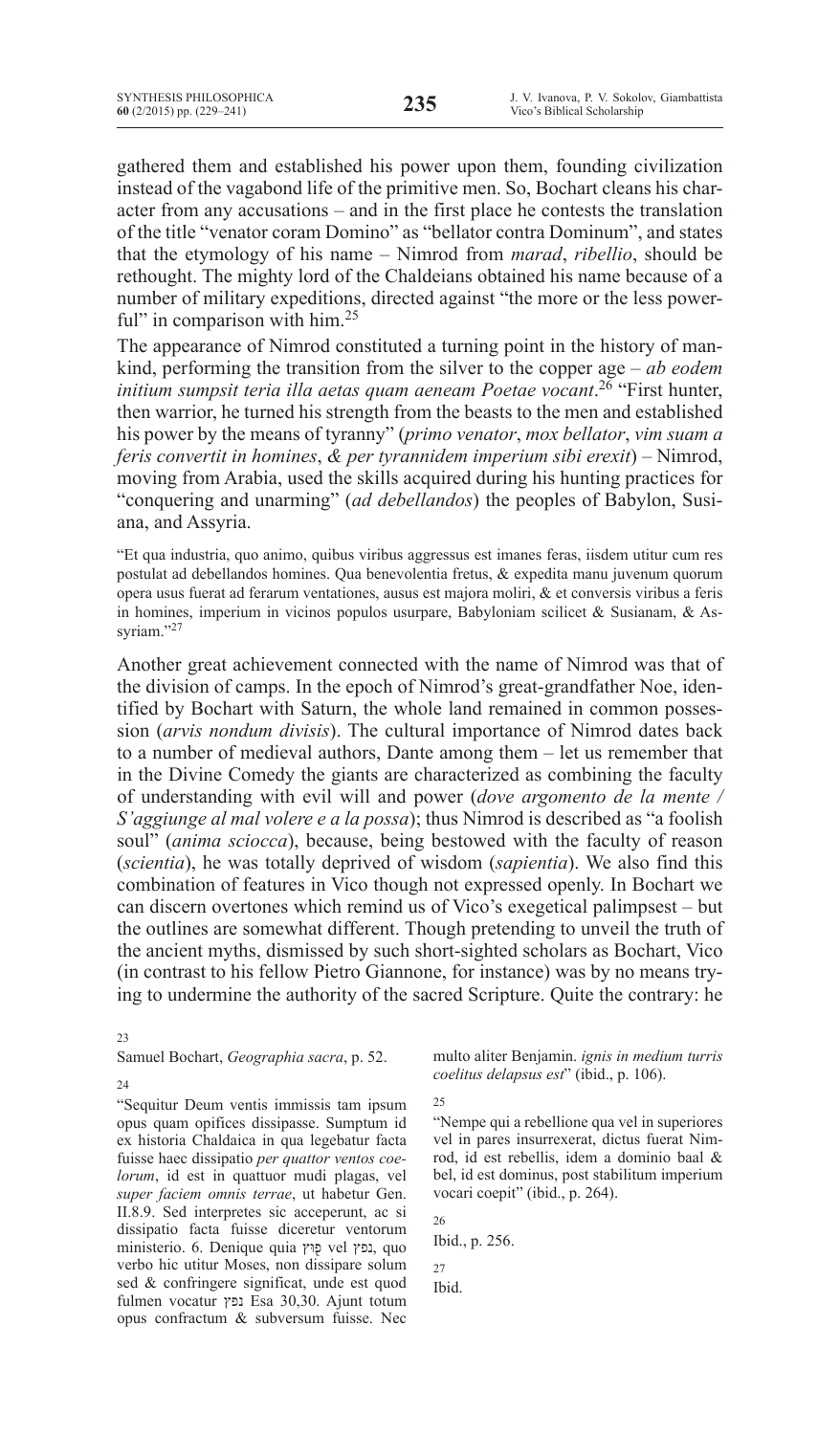presents himself as its defender. But actually the epistemological status of the biblical argument is far from clear and unambiguous in Vico – as we tried to show in another essay on the example of the "diluvian axiom".28 His constant effort to cut off the Jews from the Gentiles stumbles at one substantial obstacle – the historical development and legacy of the Chaldeans. The ancient Oriental peoples – Assyrians, Chaldeans and Persians – presented a paradoxical admixture of impiety and scientific development:

"The Assyrians, and accordingly the Persians, maintained the abominable sexual practices from this savage way of life; but giants disappeared among them, because astrology soon restored the civilized arts. And I hope that these facts concerning giants, which up to now have been told in fables which didn't square well with sacred history, will in the future lend support to the science of philology, and not empty erudition."29

Against this background should be set also the Vichian account of the Babylonian confusion of tongues:

"And this fact proves the Babylonian confusion of tongues as well, [because the language of even the Chaldeans was impoverished,] in spite of the fact that they had discovered the arts at an early date, due to the preservation of the memory of antediluvian humanity by the Semites. For although they knew the things, after the confusion they were unable to call each thing by its proper name; therefore, driven by the same necessity as the mute men in the rest of the world, they designated them by heroic characters."30

In contrast to other Gentile nations, the Chaldeans experienced not a catastrophe, not a thunderbolt, but a gradual linguistic decline, due to the event of the confusion of tongues. The impious arts of magic, somehow resembling to the divination and auspices of the Japhetic peoples, preserved science, sociability and humanity even in the middle of religious apostasy. Moreover – via the Chaldeans – the "antediluvian humanity" and "arcane disciplines" (*interiores disciplinas*) were transmitted to their neighbors – first to the Phoenicians, then to the Egyptians. Alongside the Greek mythology, the Chaldean letters laid the foundations of all languages: "we should call the magical characters of the Chaldeans and the fables of the Greeks the original ancestral tongue of each people".<sup>31</sup> Moreover, the Chaldeans had a kind of analogue of the thunderbolt-mechanism of the birth of humanity in other nations – their divinity revealed its not via a roar and thunder of the sky, but due to a perverted judgment of reason during the almost scientific contemplation of heaven: "ita caelum a syderum motibus sibi finxere deum, atque in id, etsi non verum, saltem doctum divinationis genus concessere, magiam".<sup>32</sup> So, for the Chaldeans not fear, but science turns out to be the impetus of sociability.

Given this peculiarity of the Chaldean civilization located somewhere in between the Gentile and the Hebrew worlds, the biblical event of the confusion of tongues becomes even more intricate. First of all, in order to grasp the meaning of this event in Vico, we must take into account the specificity of the biblical giants (as far as one of them, Nimrod, initiates the construction of the Tower of Babel): in contrast to the famous *bestioni*, pushing through the great forest of the Earth, the Biblical giants, antediluvian as well as postdiluvian, appear as the founders of the greatest cities of the ancient world (*idolatri giganti*, *divisi per le città*).<sup>33</sup> In the treatise *On the Constancy of Philology* Vico borrows from Bochart and iteratively uses the idea according to which the giants born from the "sons of God" were not *demoni incubi*, but the product of interbreeding between the posterity of Seth and the impious children of Cain. Curiously they turn out to be more civilized ("*had a certain refinment*") and attractive to the pious posterity of Seth than their relatives: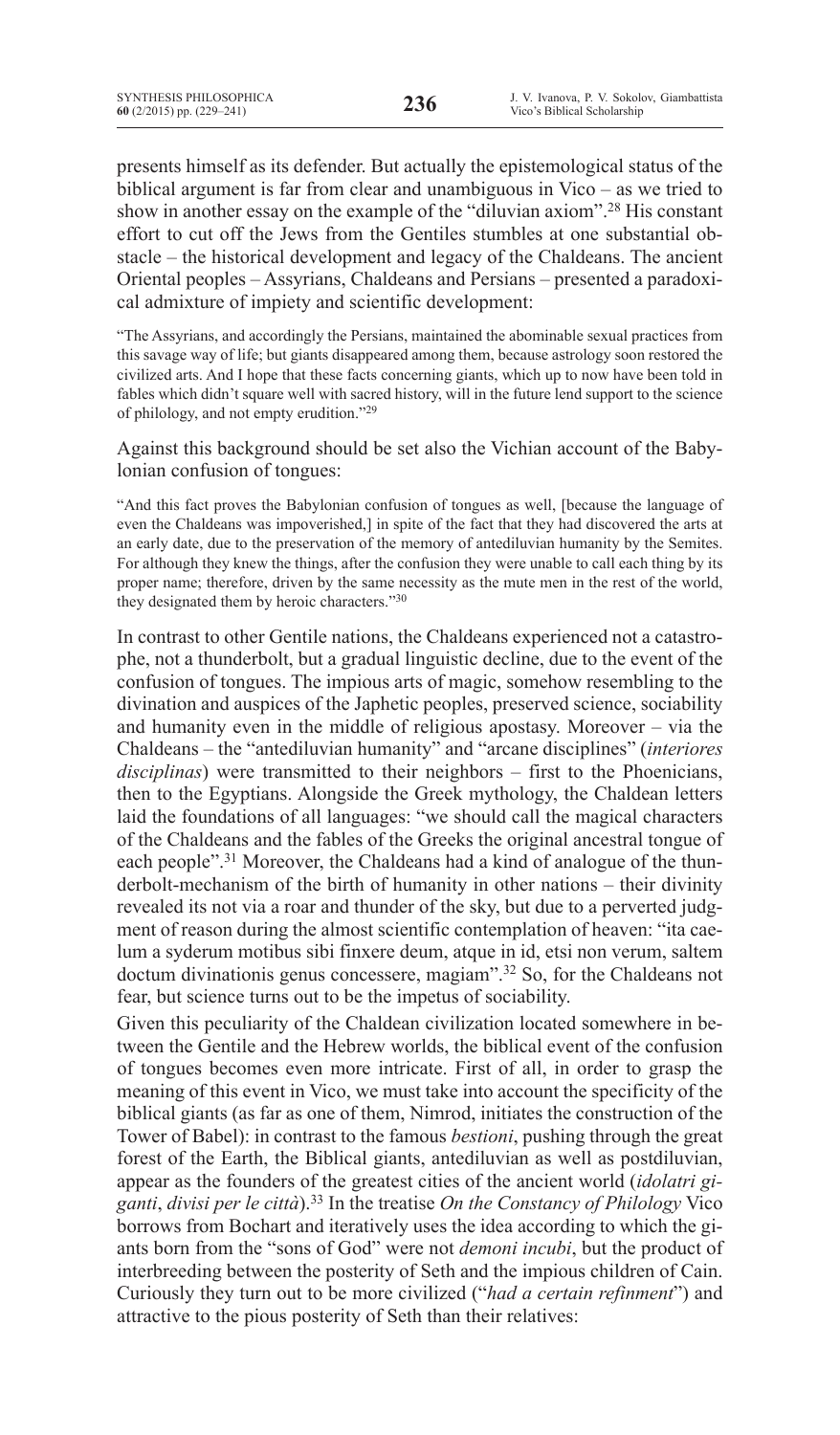"These women must have been descendants of Cain, since Cain had founded cities, as sacred history also relates, and the women of his race must have had a certain refinement, not to mention being cleaner. And we must imagine too that these women burned with desire for these descendants of Seth, since they were held to be the true heroes of the golden age, who protected themselves and their herds and crops from wild beasts not with walls, but with valor."<sup>34</sup>

Thus the Biblical giants does not look like the *bestioni* born from the filth – and this Cainite *urbanitas* will somehow be transferred to the postdiluvian world.

As Antony Grafton justly observes, Vico took his giants very seriously. Being part of the country's long erudite gigantology, from saint Augustine to Augustin Calmet, the Neapolitan presents his giants as "composite figures, historical golems patched together from different sources".<sup>35</sup> Thus, fear of thunder and gigantic size date back to the fifth book of Lucretius; some of the gigantologic commonplaces are contested or omitted: thus, Vico does not accept either the theory of the mystical provenience of the giants, nor the "rather acute than sound" idea according to which the giants should be interpreted only metaphorically, as "tyrants of peoples". Vico does not refer to the famous Og of Bashan and seems to have no idea of the "survival-crux".<sup>36</sup>

Vico glosses over the most of Bochart's argumentation concerning Nimrod. In contrast to the Caen scholar, Vico attributes gigantic stature (*gigantea statura*) to this character; we can find no traces of him being aware of the Bacchus/Zagreus/Nimrod theory sustained by Bochart. The above-mentioned methodological discrepancy concerning the ways of analyzing the mythology in Vico and Bochart as well as passing over in silence some of French's arguments at odds with the Vichian way of reasoning may be explained in different ways: we can ascribe it to Vico's famous "almost infinite capacity for misquotation"37 and misreading his sources, or we can suggest that he did not knew Sacred Geography at first hand, or, finally, that he consciously glossed over the most "unfitting" pieces of argumentation. The most characteristic omission concerning Babel is the effacing of the imagery of wind and thunder surrounding the destruction of the Tower in the *Chaldaica traditio* quoted by Bochart – a probable reason for that is that this tempest-like entourage

Pavel V. Sokolov, "Giambattista Vico's *discreta domanda*: between Cartesian hypothesis, biblical demonstration, and mathesis politica", in: Julia. V. Ivanova, Fabrizio Lomonaco (eds.), *Investigations on Giambattista Vico in the Third Millennium. New Perspectives from Brazil*, *Italy*, *Japan and Russia*, Rome, Aracne editrice, 2014, pp. 67–78.

28

Giambattista Vico, *The Constancy of the Jurist*, http://www.ipa.net/~magreyn/vicoeng. htm#1.

30

Ibid.

31

Ibid.

32

Giambattista Vico, *De constantia jurisprudentis*, http://www.ipa.net/~magreyn/vicolat. htm#1.

33

Giambattista Vico, *Princìpi di una Scienza Nuova intorno alla natura delle nazioni per la quale si ritruovano i princìpi di altro sistema del diritto naturale delle genti (1725)*, Naples, Diogene editore, 2014, p. 54.

## 34

Giambattista Vico, *The Constancy of the Jurist*.

## 35

Antony Grafton, *Bring out your Dead. The Past as Revelation*, Cambridge, Harvard University Press, 2001, p. 275.

36

Walter E. Stephens, "'De historia gigantum': Theological Anthropology before Rabelais", *Traditio* 40 (1984), pp. 43– 89.

37

Arnaldo Momigliano, "Vico's Scienza nuova: Roman 'Bestioni' and Roman 'Eroi'", p. 9.

<sup>29</sup>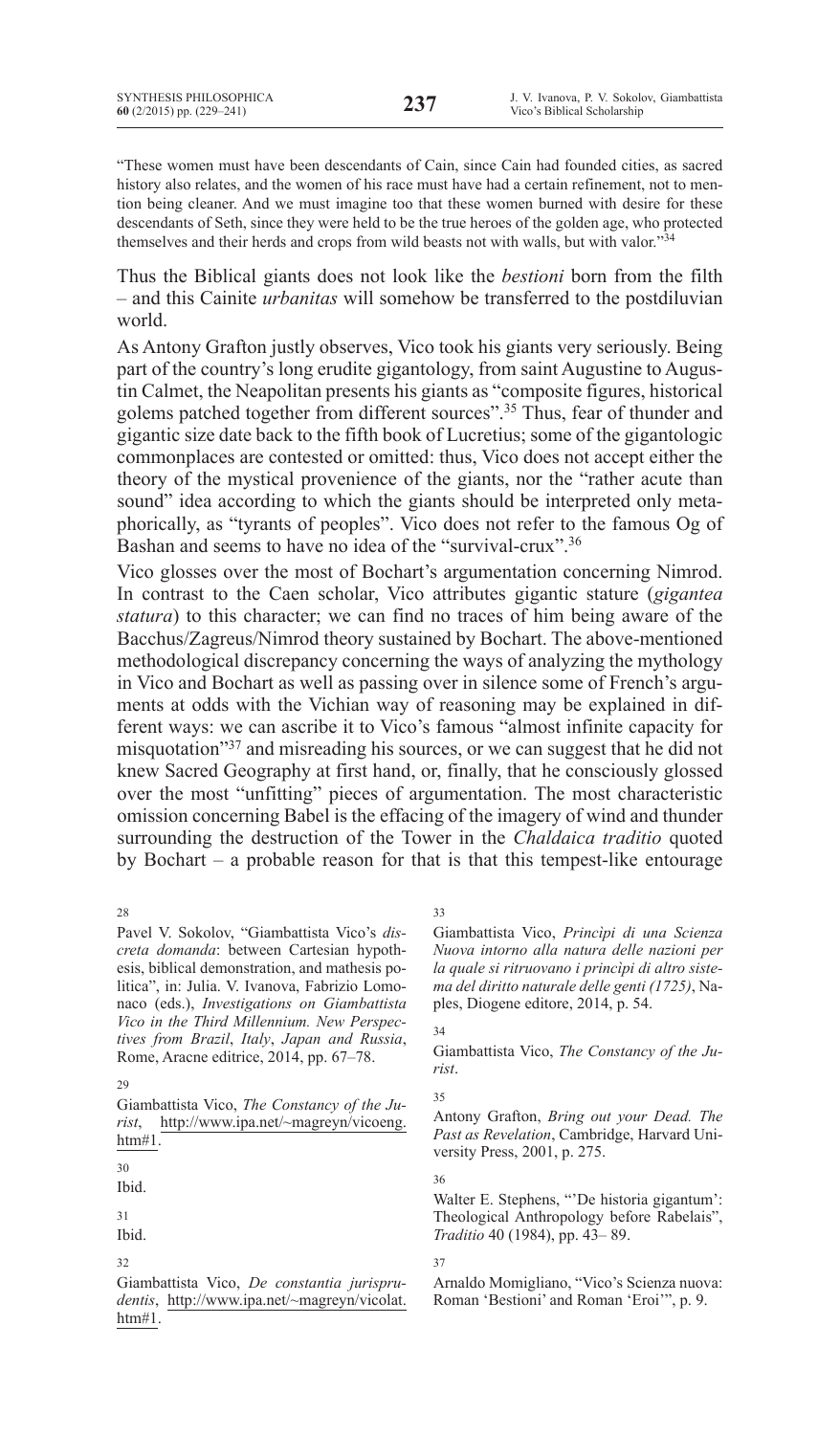would remind the situation of Jove's revelation and thus confuse these series of events.

The first mention of Nimrod in Vico is quite early and quite traditional – he accuses him of the "dissociation" of his people:

"Numen primi parentis peccatum puniit, ut humanum ab eo propagatum genus dissociaret, disiiceret, dissiparet. Nam tot linguarum generibus in impiis, Nemrotis poenam invectis et per universum terrarum orbem diffusis gentes alias ab aliis seiunxit: et unoquoque in aevum variante et incerto, in iisdem quoque nationibus maiorum linguas posteris voluit ignoratas."38

But in the ulterior Vico's writings, Nimrod appears as a strange giant; first, he is the only giant mentioned by the sacred history who lived immediately after the Flood, and Vico accounts him to the "peoples called *emim* and *zomzommim*, which Hebrew scholars take to mean giants, one of whom was Nimrod".<sup>39</sup> Originating from the race of Ham, he takes power upon the Semites; despite his gigantic stature and rebellious temperament, he rules not over the "feral" *bestioni* hardly able to speak, but on the nations of astronomers. In the figure of Nimrod "the infamous nefas of the outlaw world" meets civilization in the state of decline:

"The first warriors in the east, since they conducted wars only with land forces, drove before them throughout the earth both the wild beasts and the humans who wandered like beasts, and so the Assyrians extended the first kingdom throughout the eastern continent of Asia. It is for this reason that Nimrod is called in sacred history 'a mighty hunter,' just as in profane history Hercules is called 'a slayer of beasts.'"40

In the *New Science* the giants are famously described as a civilizing force, founding cities and dividing camps, establishing their paternal power on the plebeians etc., but Nimrod establishes his power not only over *bestioni*, but on the civilized and numerous ("*tens of thousands of people can be born*", calculated Vico) Chaldeans – thus a society governed by degenerating reflection met a ferocious cultural hero.

Among the Assyrians the Chaldeans, headed by Nimrod, formed the intellectual elite (*chaldaei inter assyrios (…) soli legum linguam callebant*) and put at the disposal of the history of nations the remnants of their civilization (*frantumi dell'antichità*41). The intervention of Nimrod caused a strange political-linguistic event: the Chaldeans lost their capacity to designate things with their proper names and their language of "magical characters" was substituted by that of "heroic characters"; this description sounds odd if confronted with that given below of the "heroic tongues, which described things according to their nature and, as far as possible, properly" (*lingua heroica*, *quae res apposite ad rerum naturas et*, *quantum fieri posset*, *proprie significabat*). So it remains unclear, whether the heroic ensigns designated things properly or not; in the New Science this ambiguity is resolved, and the heroic emblems are identified with tropes: "similitudes, comparisons, images, metaphors, and natural descriptions". $42$  But it can be stated with certainty that these signs were used for the division of property – the act Bochart assigned to Nimrod. Even more important, the fact that the Babylonians started using heroic emblems meant that inside, in the womb of this people emerged new nations, mute in respect to each other:

"In the time of mute nations the great need answered by ensigns was that for certainty of ownership. Later they became public ensigns in time of peace, and from these were derived the medals, which, with the introduction of warfare, were found suitable for military insignia. The latter have their primary use as hieroglyphs, inasmuch as wars are waged for the most part between nations differing in speech and hence mute in relation to each other."<sup>43</sup>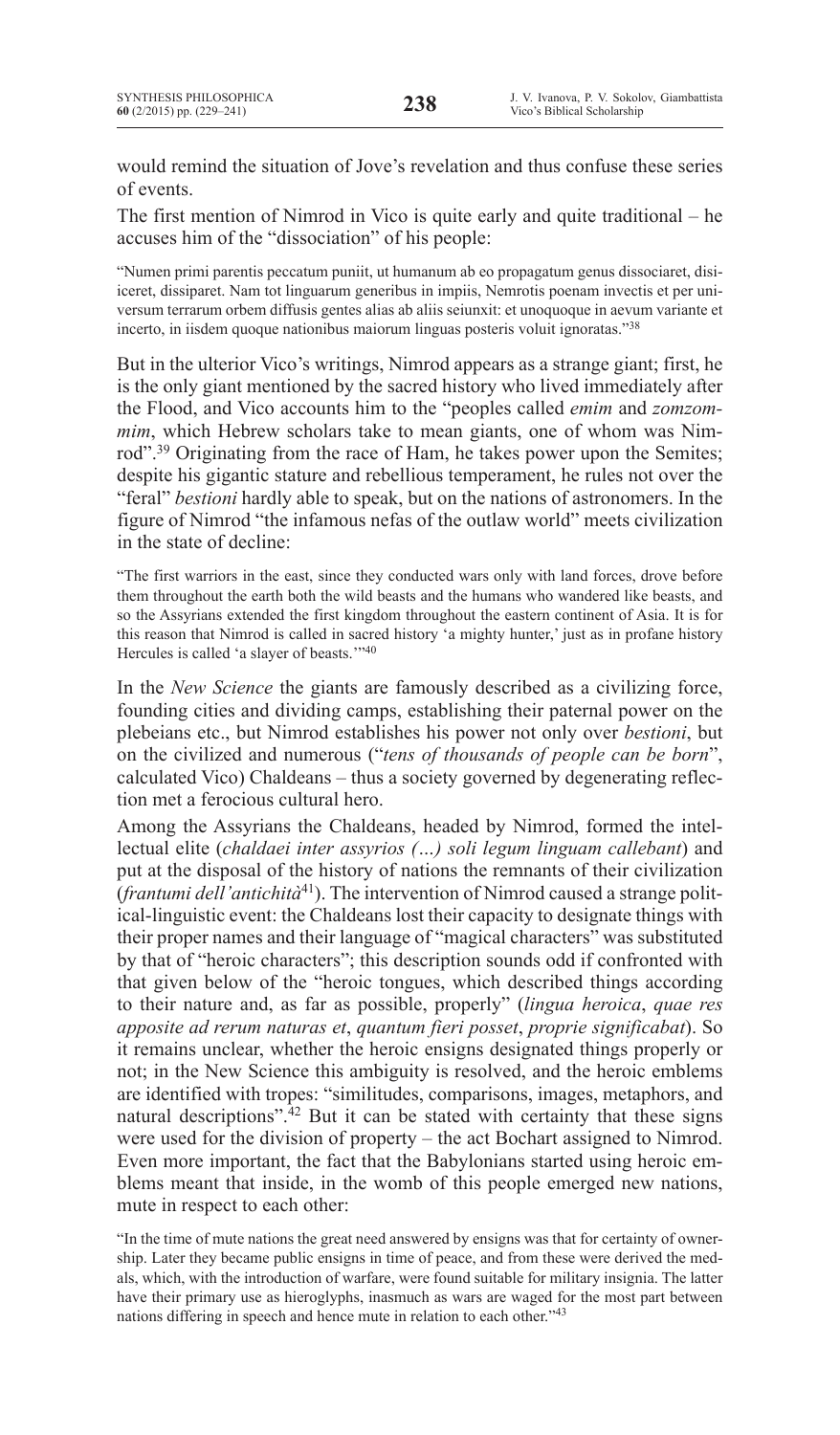Alongside their delimitating and disintegrating functions, the emblems gradually acquired the social-economic functions as well: "medals, the first ensigns of the peoples, which later became military ensigns and finally coins, which here stand for the extension of trade to movable goods by means of money";<sup>44</sup> thus the new, profane humanity, relying upon various kind of commerce, constantly grew in Babylonia, substituting the syncretic civilization of idolatrous astronomers. But the influence of this civilization extended to other nations as well, and another aporia caused by the intermediary essence of the Chaldean civilization is the duplicity of the *principia humanitatis* in its neighbors. Where did the first thunderbolt happen? In the last New Science, Vico locates this event in Upper Mesopotamia, but in his earlier writings he states that the most ancient Jove stemmed from Egypt:

"Egli sia ragionevole per fisiche ragioni che, dopo il Diluvio lunga età la terra non avesse mandato esalazioni secche ovvero materie ignite in aria ad ingenerarsi de'fulmini; e, come le regioni furono più vicine agli ardori dell'equinoziale, quale sono la Grecia, l'Italia, così più prestamente o più tardi vi avesse il cielo tuonato. Quindi tante nazioni gentili cominciarono dalle religioni di tanti Giovi, de'quali il più antico egli fu Giove Ammone in Egitto."45

But what exactly put the Egyptian civilization into motion – the thunderbolt, revealing them Jove/ Ammon in the tremendous wrath of Heaven, or peaceful reception of the antediluvian wisdom and humanity via Chaldeans "on account of their proximity"? Let us remember that according to the NS axiom "every Gentile nation began with its own Jove"; then the ancient Egyptians find themselves stuck along between the prisca sapientia line conducting to the Chaldeans and the autonomous event of the "Jove intervention". This "double principle of humanity" in the history of the Egyptians shows us the collision of two power lines in the history of nations and to opposes the rhythms of degeneration to the periodical structure of *corsi* and *ricorsi*.

The analysis of the biblical gigantology and the peculiar history of Chaldean nation in Vico made it possible to single out an alternative, half-deleted and finally almost abandoned power line in the Vichian history of nations between the poles of sacred and Gentile history. The Vichian science emerges as an interaction of palimpsests or discursive splinters, cut short and not written to the end – Protestant exegesis or historiosophy of the *prisca sapientia* among them. The most fascinating Vichian character, a giant, played an important role in the Vichian account of the *Turris Babel*. The giants are considered to be transitory figures ("*traduces*", to use Vico's own expression) between two geometries – the "pure" geometry of the Jews and the "sensible" geometry

| 38                                                | 42                                              |
|---------------------------------------------------|-------------------------------------------------|
| "Orationes inaugurales. Oratio VI",<br>Id.        | The New Science of Giambattista Vico, p. 18.    |
| http://www.intratext.com/IXT/LAT0595/             | 43                                              |
| P1.HTM.                                           | Ibid., p. 146.                                  |
| 39                                                |                                                 |
| The New Science of Giambattista Vico, p. 102.     | 44                                              |
|                                                   | Ibid., p. 22.                                   |
| 40                                                |                                                 |
| Giambattista Vico, On the Constancy of the        | 45                                              |
|                                                   | Giambattista Vico, Principi di una Scienza      |
| Jurisprudent.                                     |                                                 |
|                                                   | Nuova intorno alla natura delle nazioni per     |
| 41                                                | la quale si ritruovano i principi di altro sis- |
| Giambattista Vico, <i>Principi di una Scienza</i> | toma del divitto naturale delle genti (1725)    |

Giambattista Vico, *Princìpi di una Scienza Nuova intorno alla natura delle nazioni per la quale si ritruovano i princìpi di altro sistema del diritto naturale delle genti (1725)*, p. 52–53.

*tema del diritto naturale delle genti (1725)*, p. 55.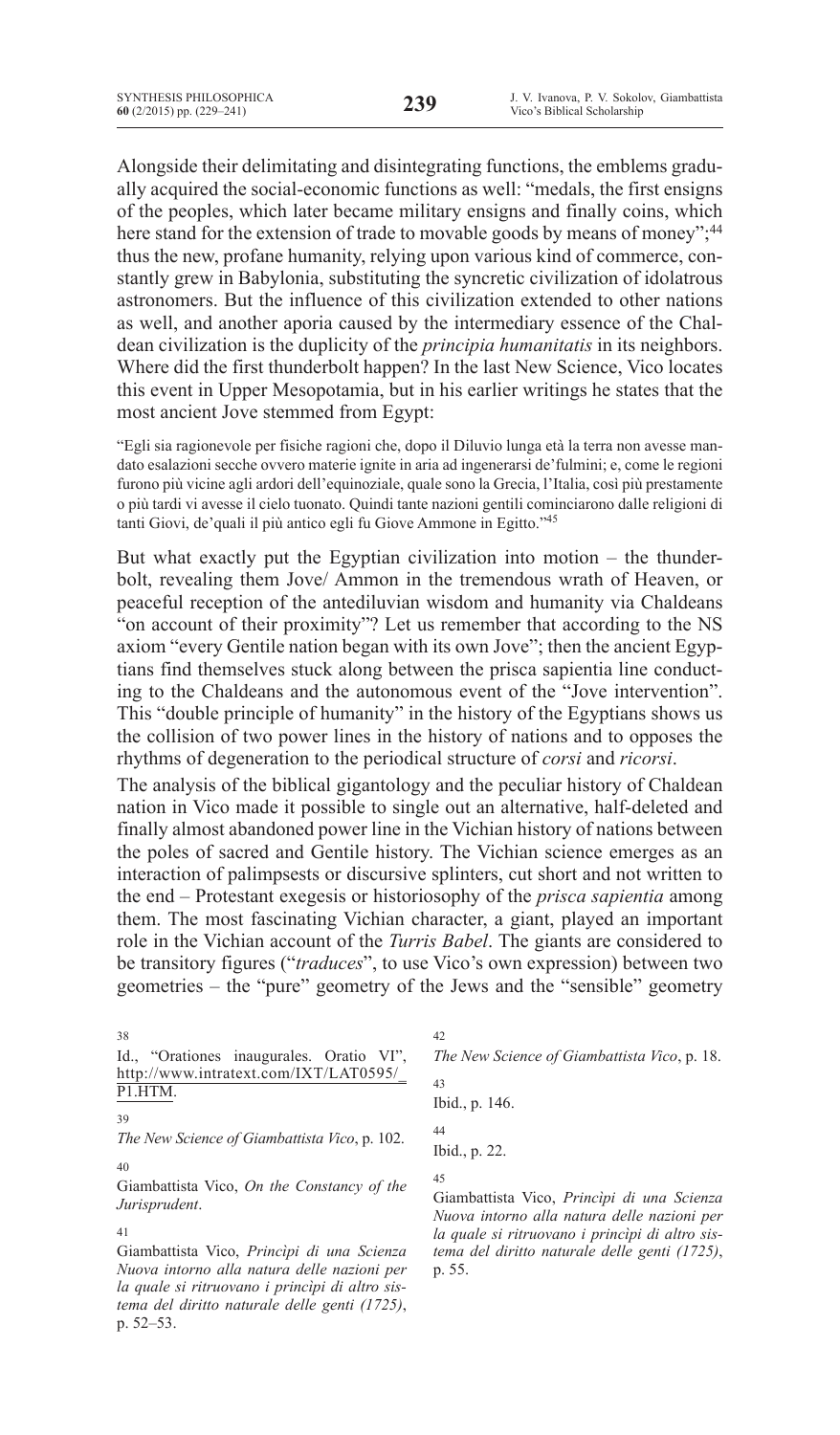of men, between two anthropologies, and between two ways of Providential intervention in history – but Nimrod's case is a particular one. The arrival of the warriors, the giant Nimrod and his train consisting of men and *bestioni*, transformed the magic characters of the intellectual elite (Chaldean astronomers) into the heraldic signs which became a sort of standards in the civil war (the confusion of tongues), and finally laid the foundations of a new, purely profane sociability grounded on *commertium* in the broadest sense of the word. The intervention of Nimrod fatally dis-balanced the Chaldean society; more exactly, it broke the equilibrium between philosophy based on reason (astronomy) and philology founded on will (via Nimrod's excessive impiety). Nimrod, a giant with a shade of *urbanitas*, infused the seeds of the civil war in a society which stood closer to the "barbarism of reflection" than to the patriarchal state of families (identified by Vico with the state of nature) – and introduced this hybrid society to the course of the *mondo civile*.

# **Julia V. Ivanova, Pavel V. Sokolov**

# **Proučavanje Biblije u Giambattista Vica Divovi kao »prevoditelji« poganske društvenosti**

## **Sažetak**

*Članak se bavi načinima na koje Giambattista Vico pristupa baroknoj eruditskoj gigantologiji te biblijskom prikazu babilonske pomutnje jezika. Fokusirajući se prvenstveno na Vicovu raspravu*  O konstantnosti filologije *(drugi dio djela* De constantia jurisprudentis*)*, *namjera nam je ukazati na liniju povijesnog razvoja koja se nalazi između dva glavna puta vikovske povijesti naroda – poganskog i židovskog. Naša studija omogućuje razmatranje Vicove znanosti kao rezultata interakcije različitih disciplinarnih palimpsesta i diskurzivnih krhotina*, *naprasno prekinute i nedovršene – uključujući i protestantsku egzegezute historiozofiju* priscae sapientiae*.*

# **Ključne riječi**

Giambattista Vico, Samuel Bochart, biblijska egzegeza, barokna gigantologija

# **Julia V. Ivanova, Pavel V. Sokolov**

# **Giambattista Vicos Bibelwissenschaft**

# Giganten als "Übersetzer" der heidnischen Geselligkeit

## **Zusammenfassung**

*Der Artikel befasst sich mit der Arten und Weisen, wie Giambattista Vico an die barocke gelehrte Gigantologie und den biblischen Bericht über die babylonische Sprachverwirrung herangeht. Indem wir Vicos Abhandlung* Über die Beständigkeit der Philologie *(zweiter Teil des Werks* De constantia jurisprudentis*) vorzugsweise zu unserem Fokus machen, setzen wir uns das Ziel, die Linie der historischen Entwicklung aufzuzeigen, die sich zwischen zwei Hauptwegen der vicoschen Völkergeschichte befindet – dem der Heiden und dem der Juden. Unsere Studie bietet die Gelegenheit, Vicos Wissenschaft als ein Ergebnis der Interaktion von unterschiedlichen disziplinären Palimpsesten und diskursiven Splittern zu betrachten, die abrupt abgebrochen und nicht bis zu Ende geschrieben sind – unter ihnen auch die protestantische Exegese oder die Historiosophie der* prisca sapientia*.*

# **Schlüsselwörter**

Giambattista Vico, Samuel Bochart, biblische Exegese, barocke Gigantologie